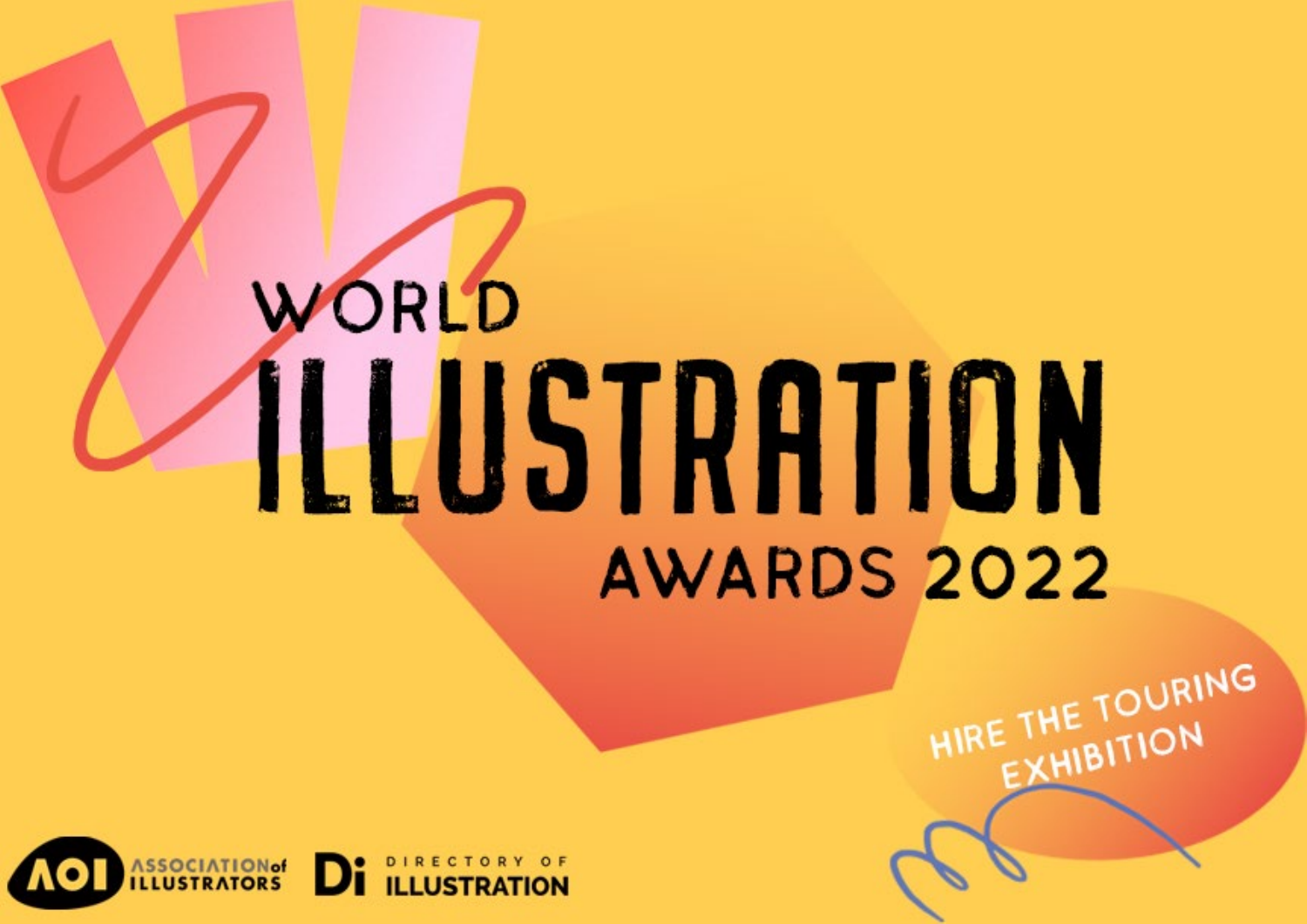# Introduction

The World Illustration Awards are presented annually by the Association of Illustrators in partnership with the USA-based Directory of Illustration to **support**, **promote** and **celebrate** contemporary illustration being made today across the globe.

We are currently looking for international venue partners to host the WIA2022 Touring Exhibition, a fascinating, inspiring survey of the **breadth and diversity** of current illustration practice.

The exhibition showcases all Award-Winning and Highly Commended projects across ten industry-relevant categories and includes material that **tells the story** of the **ideas, processes and artists** behind the work.

This vibrant, colourful, though-provoking exhibition of professional and new talent work from all around the globe will **delight and inform** audiences of all ages.

The exhibition is available to hire now for slots from **November 2022 – October 2023**, as well as WIA2023 to show from November 2023 – October 2024.



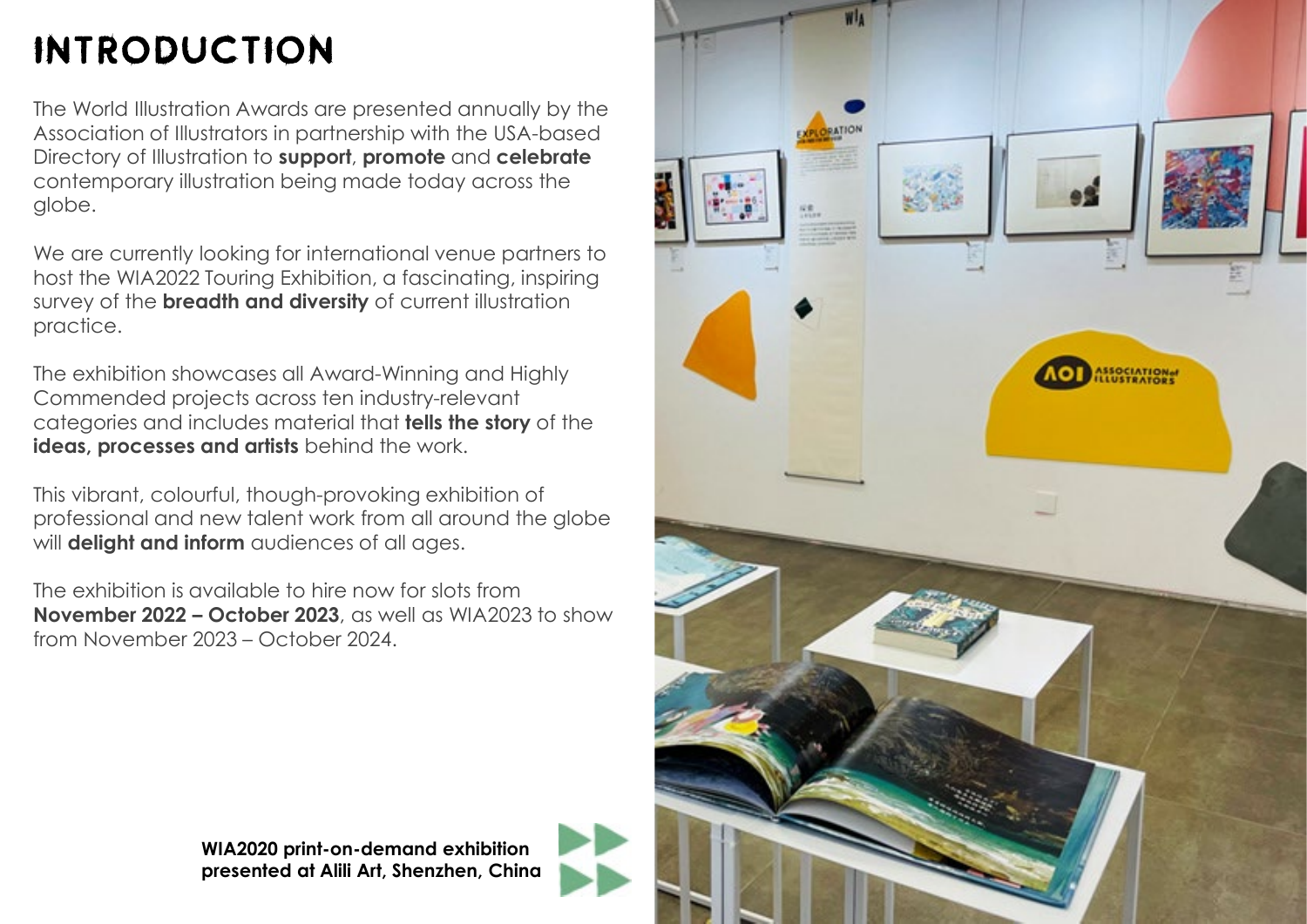

#### Hiring the World Illustration Awards 2022 Touring Exhibition

The World Illustration Awards 2022 exhibition is offered as a flexible, print on demand package that can be displayed anywhere in the world.

We have developed this successful touring model with partners in China, South Korea, and the UK, giving you the option to hold a tailor-made beautiful, high-quality exhibition with fewer logistics and lower costs.

# Why print on demand?

- It's flexible, so you can hold the exhibition for the exact dates that suit your venue and programme.
- You can decide on how, when and where to print the exhibition, using local suppliers to save costs.
- It saves on transportation and insurance costs.
- You can be as creative as you like with the display, so that it is tailored to your venue and audiences.



**WIA2020 print-on-demand exhibition presented at Shanghai, China**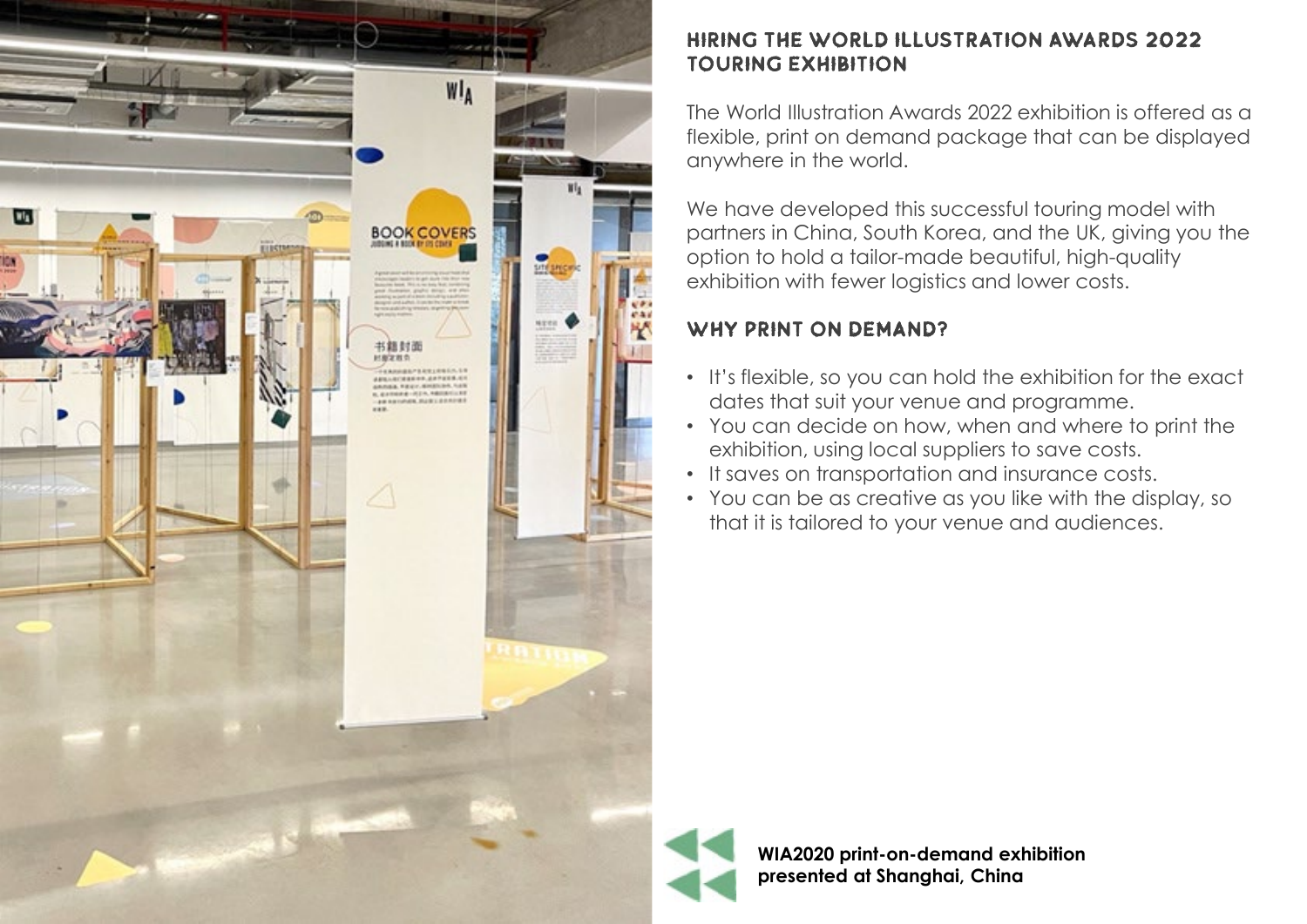# What's included in the Touring Exhibition pack?

- **44 core images** representing each featured project, supplied sized and print-ready.
- **Additional images** to enhance selected projects.
- Printable **work in context** such as sketches, photographs and storyboards.
- A list of **published books and products** which can easily be purchased online to be handled by visitors, for example, children's books.
- **Moving image** files, including featured projects, shortlist showreel and interviews.
- Introduction **texts, labels, and category descriptions** and in-depth written winner profiles.
- **Wall decal designs** for an enhanced visual experience.
- Design ideas for a simple **feedback wall** to give visitors an interactive space to draw or write what they think, offering great, shareable social media content and it can provide a creative way to report back to funders and stakeholders.
- A printable **family activity sheet** to help you engage visitors of all ages with the illustrations.
- **Press release, invitation and poster templates** to help you to promote the exhibition to your audiences across a range of platforms.
- 2 copies of the **printed catalogue** for display (and to keep after the exhibition ends). Further copies for sale can be made available on a sale or return basis.



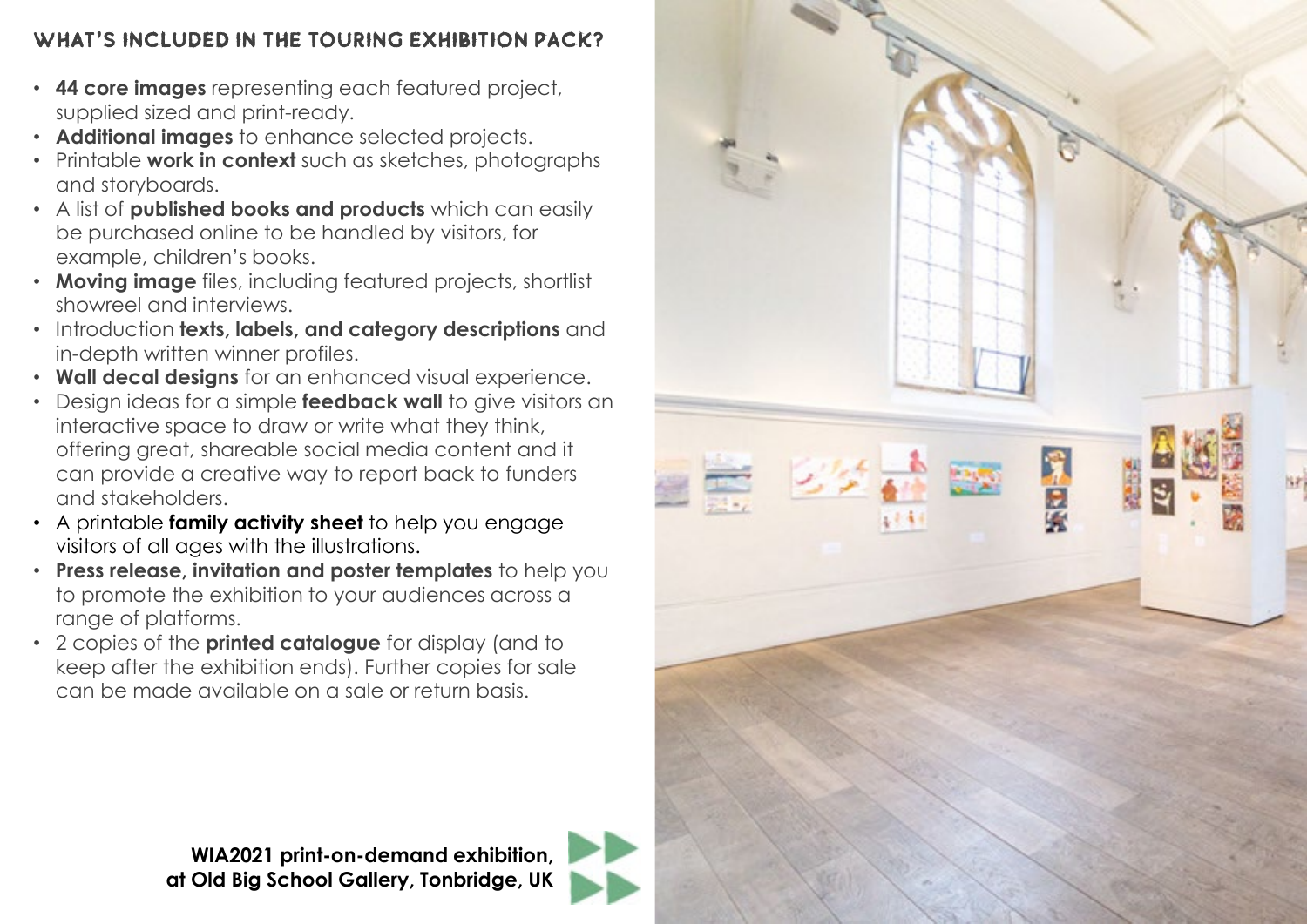

# WHAT ARE THE VENUE REQUIREMENTS?

- Space for 44 projects, shown across at least 35 linear metres of hanging space.
- Tables or shelves for work in context, if used.
- At least one TV screen or tablet to show moving image works.
- A technician or staff to install and take down the exhibition.

# How does it work?

- You will receive a secure online folder containing all the exhibition content.
- You can decide on which suppliers to use, print either the core image selection, or an expanded selection of images and/or work in context.
- You decide how to display the works, using either traditional framing, vinyl or phototex prints, contemporary foamex or card mounting, or simply pinning prints to the wall. This gives you control of the costs, and the option to utilise local suppliers or in house resources if you have them available.
- You can also choose how to print the category descriptions, labels and other interpretation materials. These work especially well on either foamex or vinyl panels.
- You can also opt to enhance your display with vinyl shapes and motifs.
- You order any books or products that you want to include as a handling display from the supplied list.



**WIA2021 print-on-demand exhibition, at Old Big School Gallery, Tonbridge, UK**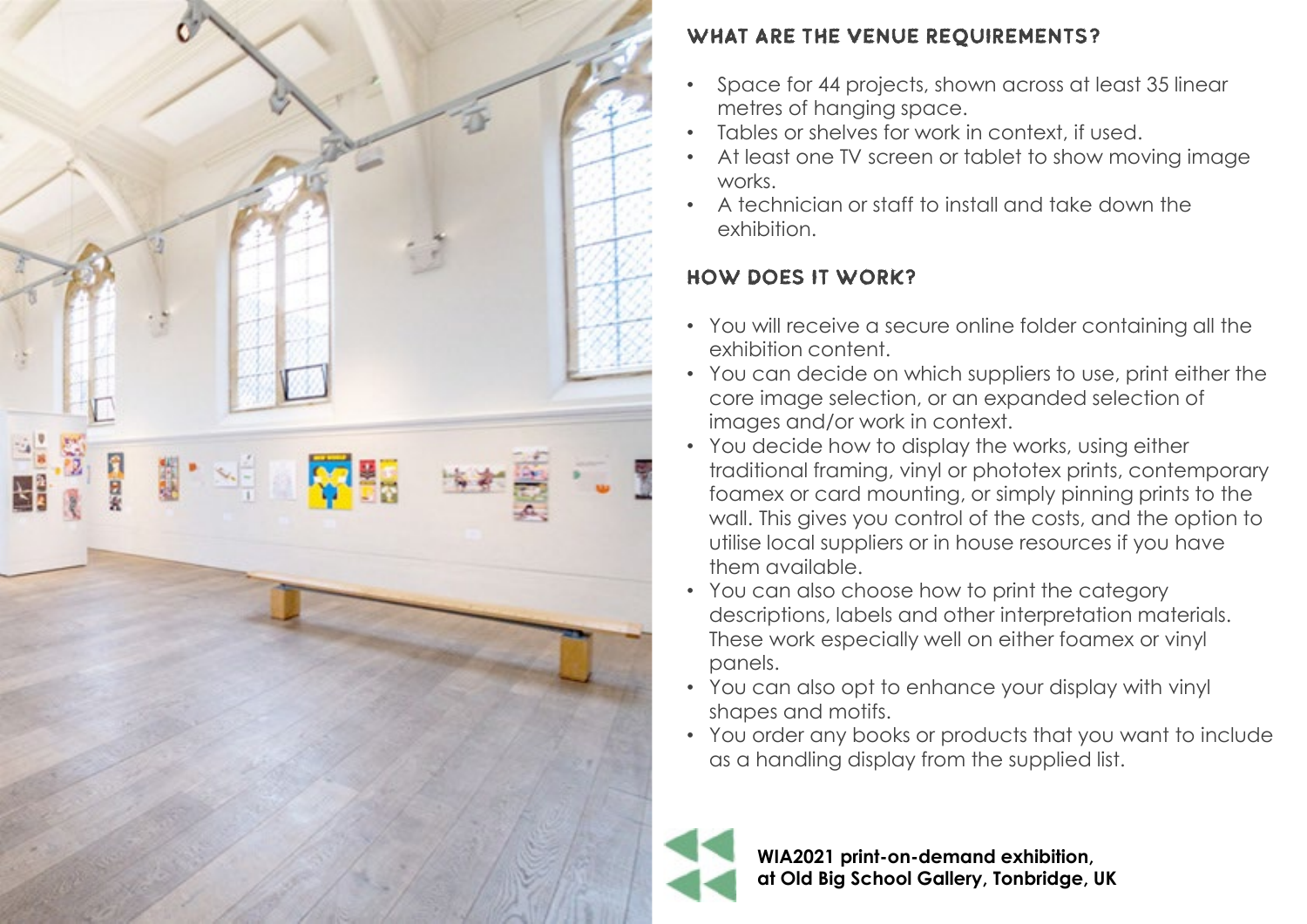#### WHO IS THE EXHIBITION SUITABLE FOR?

We have previously worked with Universities, Schools, Public Galleries, Arts Centres and Illustration Fairs to present WIA across the world. The World Illustration Awards exhibition is suitable for a wide range of audiences including:

- Families and young people
- Professional illustrators, artists and designers
- School pupils
- Students at further and higher education institutions
- General art interested audiences

# HOW DOES THE AOI SUPPORT THE EXHIBITION?

- We support you to display the exhibition to the highest possible standard, including providing a list of suppliers and advice on how to print, display and curate the exhibition if needed.
- We will promote your exhibition on our lively social media platforms, and popular online events listings and news pages.
- Where possible, a member of AOI staff will attend the opening night or other event.
- We can advise on programming as part of your exhibition or devise a complete programme tailored to your venue and audiences, including business masterclasses, networking or talks.
- We can support local illustrators by presenting on professional business practice and the work of The AOI.
- Additional bespoke programming is priced separately to the exhibition.

**WIA2018 Exhibition at Somerset House, London, UK. Photo credit: Cristina Schek**

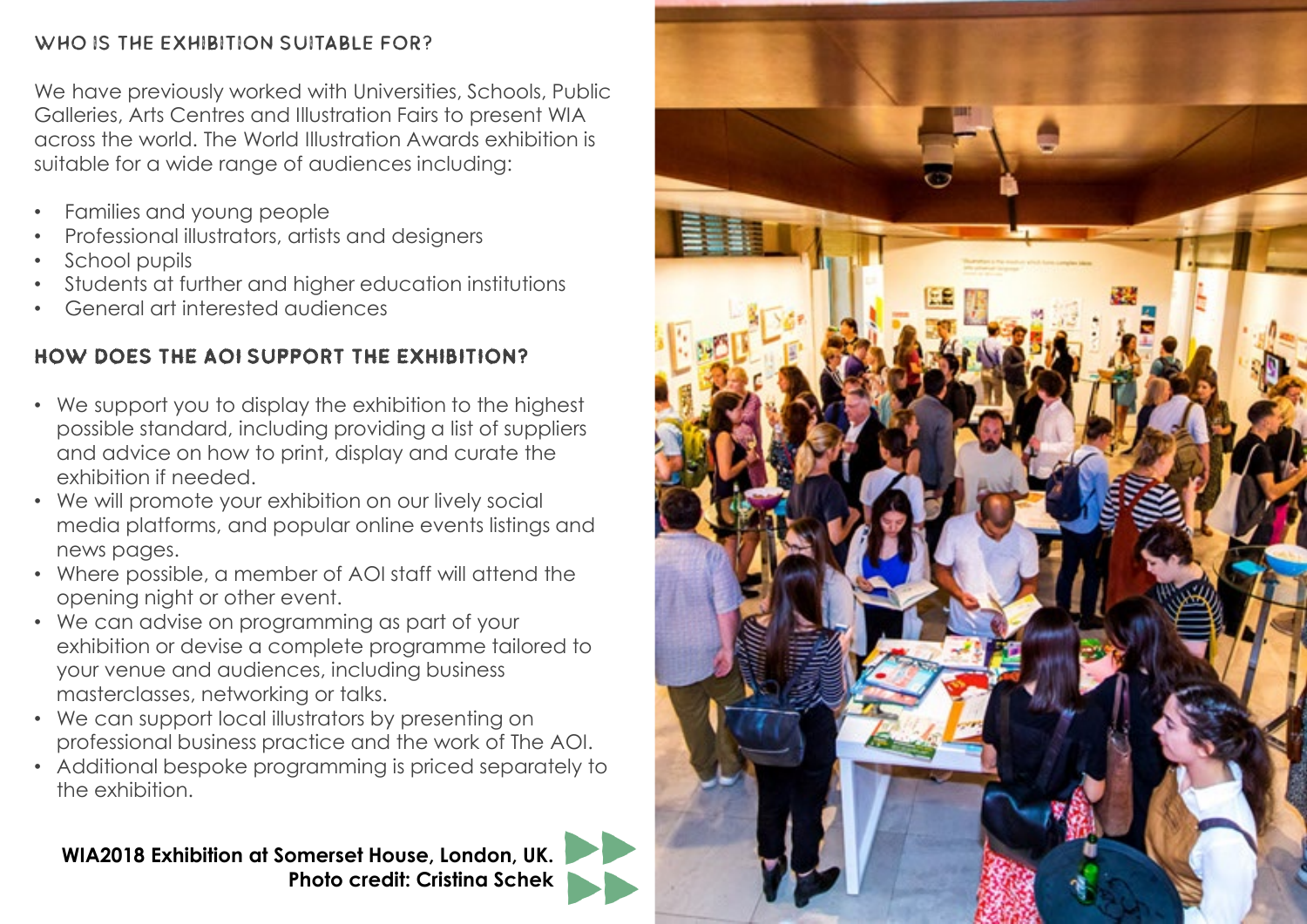

# About the World Illustration Awards

The AOI first ran an annual competition, called Images, in 1975 that was open to any British Illustrator. It was unique then, as the selection for the publication was made by a jury, selecting the best contemporary submissions each year to be published in the annual.

In 2012, Images was replaced by the AOI Illustration Awards. These ran for two years, before The AOI formed a partnership in 2015 with the Directory of Illustration in the USA to create the World Illustration Awards, which has gained industry respect continuously.

# About the Association of Illustrators

The AOI is the UK's leading not for profit illustration body, promoting, empowering and advancing illustrators and the illustration industry. We provide our members with bespoke business advice through our dedicated helpline as well as offering a website bursting with information, specialised consultations and a range of publications.

Our public programme comprises awards and exhibitions such as the globally recognised World Illustration Awards, and a growing range of professionally enlightening talks and social events. Through our campaigning work the AOI has successfully increased the standing of illustration as a profession and improved the commercial and ethical conditions of employment for illustrators.



**WIA2018 Exhibition at Somerset House, London. Photo credit: Cristina Schek**